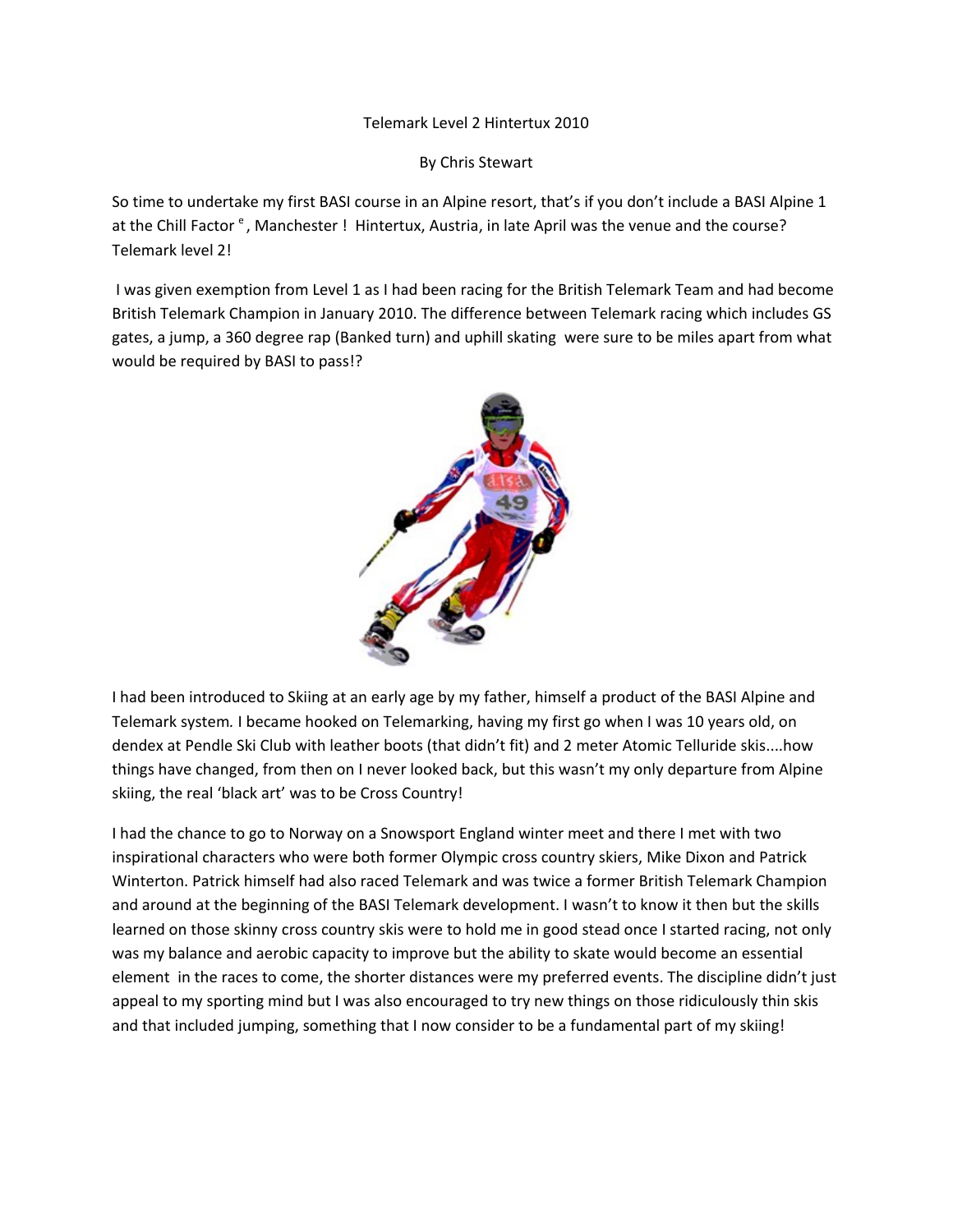

Photo : Chris Stewart aged 17 jumping on skinney skis in

Norway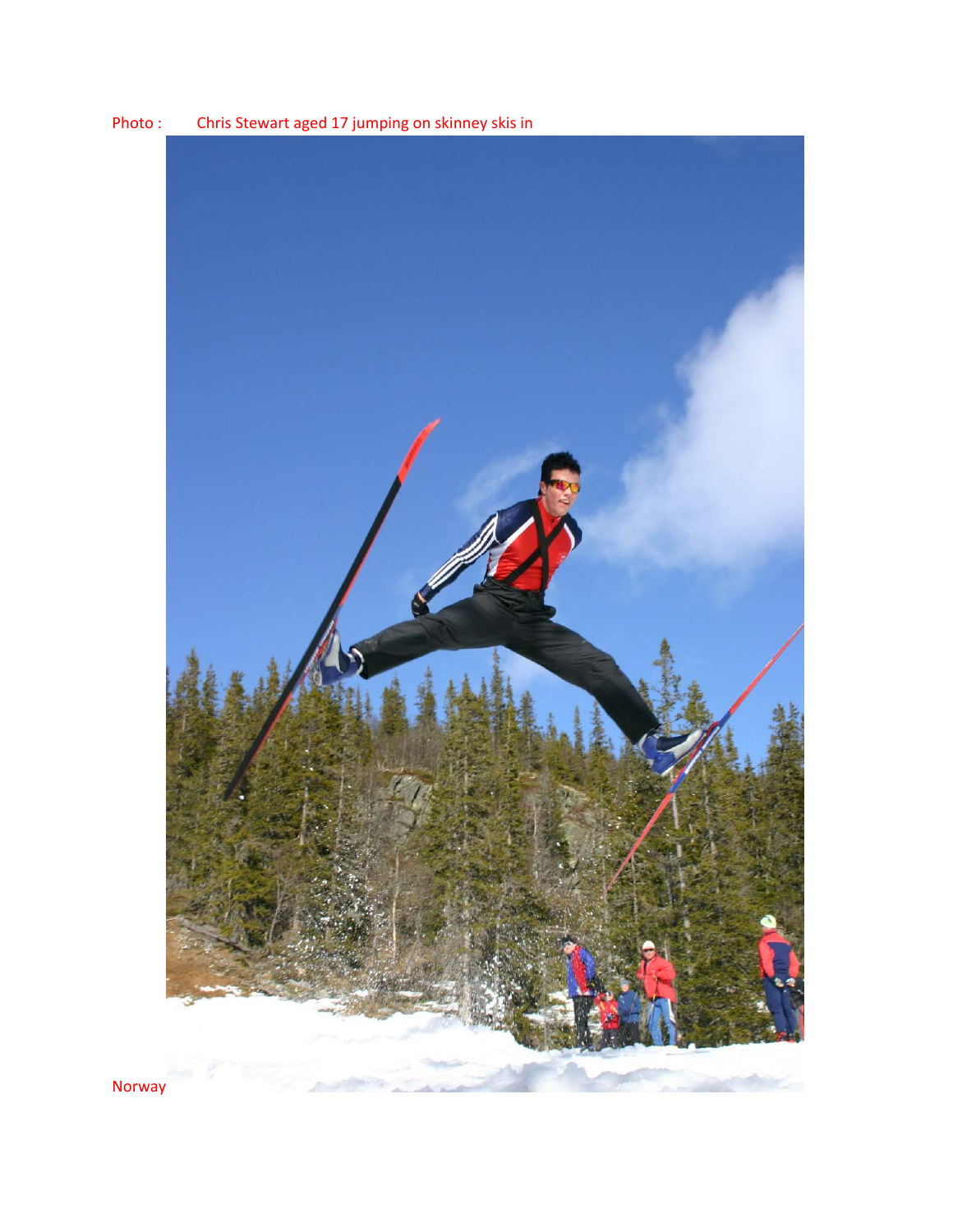So 12 years on from those early Telemark turns I arrived in Hintertux. I was accompanied or should I say I accompanied Ian Johnston, a long time pal of my Dad's and an avid Tele' skier and climber who likes nothing more to get off piste as often as possible. It was Ian who likened falling on telemark gear to being trapped in a deck chair!!

The first day came and we were to meet our Trainer, John Eames a man of reputation and co‐owner of one of the most successful Telemark ski companies, at 08:45 at the bottom of the lift station. Ian had been the victim of many an assessment and was keen not to make 'schoolboy errors' so he started introducing the assessment strategy to me, including getting up ridiculously early, lining all the days kit out on the bed , eating porridge and shaving!

There were 7 individuals on our course and a further 4 on the ISIA level 3, awesome to have that many free heelers all together. Introductions over we made discreet sizing up of the other students, then we were off. We alighted from the top gondola into truly atrocious weather. A full blown 'white out' with freezing winds and no way of orientating ourselves, at least John wouldn't be able to make a first impression count as he couldn't see us !! The day improved as we travelled around the mountain, changing slope aspects to find suitable pistes with weather that would allow us to observe, learn and demonstrate our skill.

The Hintertux spring course was a bit of a special event as there was sufficient interest for BASI to run all 3 levels of Telemark course (there is no, as yet, ISTD Telemark).Level 1 is quite commonly used as a second discipline for those seeking to attain ISIA Alpine. I know Alpine for me will be my SECOND discipline and I hope to reach Telemark ISIA and possibly Telemark ISTD.

After the first day the weather improved dramatically, we had superb weather, great snow and the pistes have to be some of the best and diverse to be found on any glacier anywhere, great for high speed carving !!! The fortnight progressed pretty much as most courses with central theme, lesson delivery and video reviews of personal skiing playing a major part of proceedings with the great conditions even allowing us to explore the 'strands' of off piste and bumps. I particularly fell in love with the bumps, having not done much in the bumps on Teles it was finally great to have some analysis and tuition but also to look around and learn from other great bump fiends, I can safely say I have found a new favourite element in skiing.

For me, the course, I am sure, has made me better skier, pushing my limitations not so much in making me go faster, jump further and skate faster but in fact encouraging me, for when I need to, to go slower and smoother with subtlety, accuracy, and grace. I had to detune! I didn't see anything wrong with it, after all skilful skiers are meant to be versatile and adaptable performers. Being made to ski in this different way just further developed my holistic skills.

I think I am really lucky, I have taken part in one of the greatest sports to grace the mountain, I've visited some amazing places which some people never get to see, but mostly It is the people I have met, I have had the fortune of being coached and influenced by some of the great guys. I cannot stress enough what these guys have done for me and that just goes to show how important great instruction and coaching is, If Telemarking is to move forward we need more high quality instructors and coaches. I would urge young Telemarkers and skiers of any discipline to get involved in coaching. Aside from all the